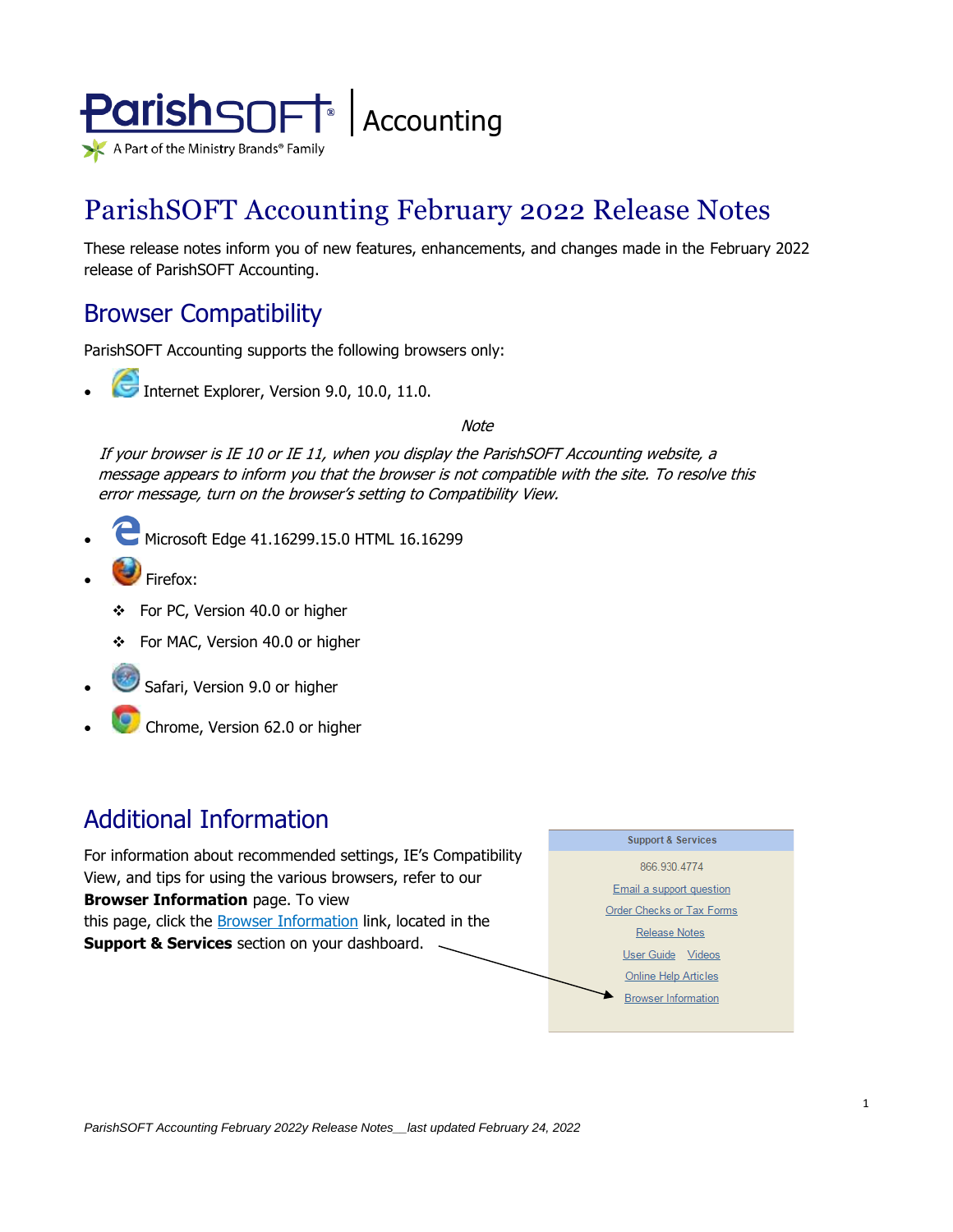## What's New

### Single Sign-On Access with MinistryID Now Available

This release introduces Ministry ID to ParishSOFT Accounting. Ministry ID is a single sign-on solution that enables you to access multiple ParishSOFT products, such as ParishSOFT Family Suite and ParishSOFT Giving, using one set of login credentials. Single sign-on with MinistryID is available only for ParishSOFT products displaying this MinistryID logo:

#### Login With MinistryID

If you haven't already done so already, you must first create a MinistryID to use single sign-on. Then, for each product you want to access using single sign-on, you must configure your existing login credentials to link your MinistryID account. Now that ParishSOFT Accounting is integrated with MinistryID, you can configure it for single sign-on, which enables you to log in to ParishSOFT Accounting and easily log in to other ParishSOFT applications configured to use MinistryID.

#### Configuring ParishSOFT Accounting for Single Sign-On with MinistryID



**Configuring ParishSOFT Accounting for single sign-on access with MinistryID is optional. If preferred, you can skip these instructions and continue signing in with your existing ParishSOFT Accounting username and password.** 

**If you decide to configure ParishSOFT Accounting for single sign-on access with MinistryID, follow the steps below. Note that you must have an existing ParishSOFT Accounting user account. During the configuration process, you will be prompted to verify your identity by entering the username and password for that account.** 

To configure ParishSOFT Accounting for single sign-on, complete the following:

- 1. Open a browser and enter the URL for ParishSOFT Accounting.
- 2. On the Login page, click **X** Login With Ministry **ID** to open the **Ministry ID** login page.
- 3. Do one of the following:
	- If you already have a MinistryID account, you must link it to your ParishSOFT Accounting user account. To do this, complete the following:
		- a) Enter your email address and password. Then, click slign in
		- b) Enter your ParishSOFT Accounting username and password. Then, click Link

The system verifies your identity and then displays a message to inform you that your ParishSOFT Accounting credentials were successfully linked to your MinistryID account.

c) Click **Done** to dismiss the message.

You can now use your MinistryID credentials to sign in to ParishSOFT Accounting and all other ParishSOFT products that are configured to use single sign-on access with MinistryID.